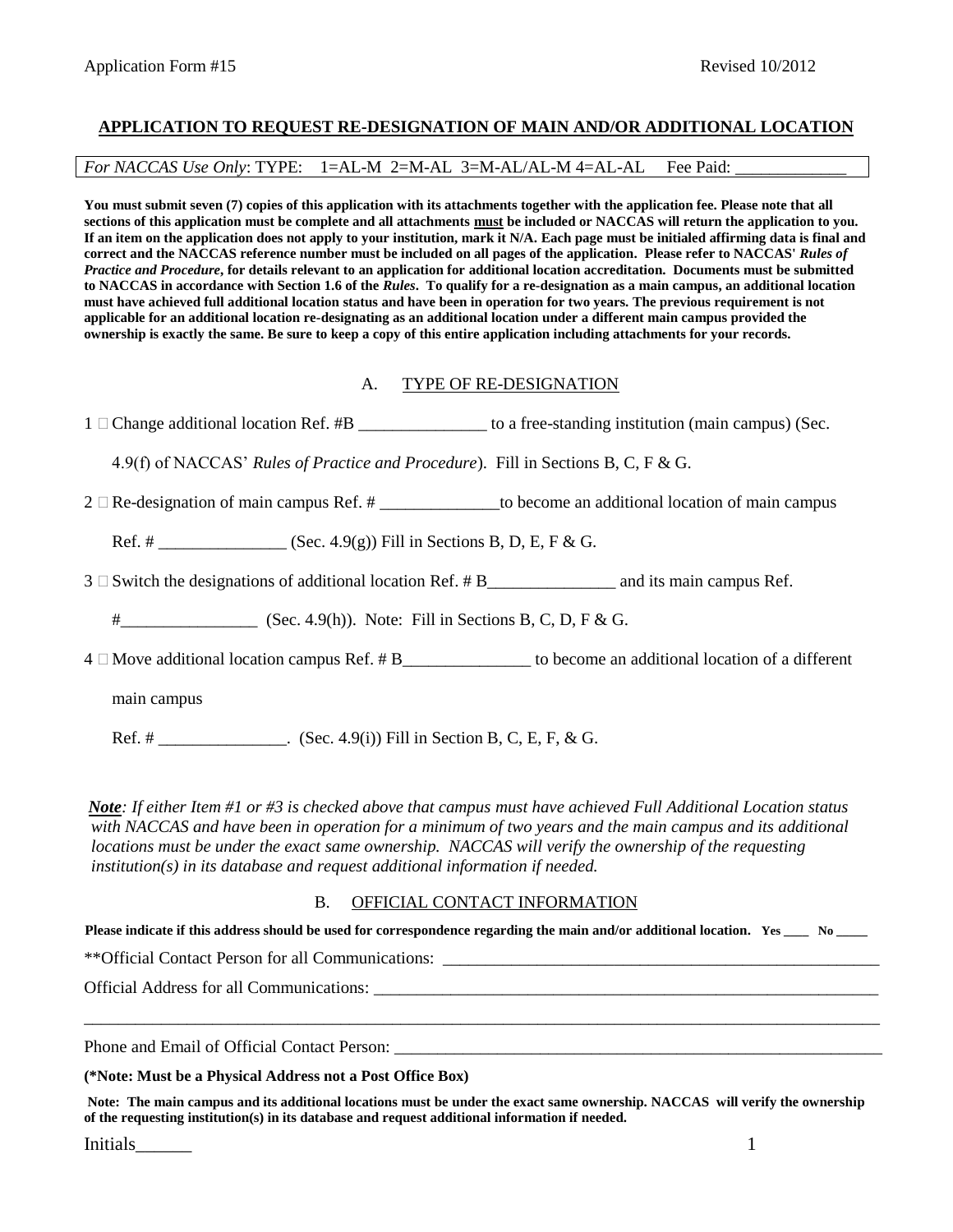## C. INFORMATION ON ADDITIONAL LOCATIONS SEEKING RE-DESIGNATION (Type 1, 3 or 4)

1. Official Name of Institution (must match institution's state license):

Note: If the name of the school will change UPON approval of the re-designation, an Application for Change of Institution Name will have to be submitted thirty (30) days prior to the change.

\_\_\_\_\_\_\_\_\_\_\_\_\_\_\_\_\_\_\_\_\_\_\_\_\_\_\_\_\_\_\_\_\_\_\_\_\_\_\_\_\_\_\_\_\_\_\_\_\_\_\_\_\_\_\_\_\_\_\_\_\_\_\_\_\_\_\_\_\_\_\_\_\_\_\_\_\_\_\_\_\_\_\_\_

- 2. Street Address: \_\_\_\_\_\_\_\_\_\_\_\_\_\_\_\_\_\_\_\_\_\_\_\_\_\_\_\_\_\_\_\_\_\_\_\_\_\_\_\_\_\_\_\_\_\_\_\_\_\_\_\_\_\_\_\_\_\_\_\_\_\_\_\_\_\_\_\_\_\_\_\_ City: \_\_\_\_\_\_\_\_\_\_\_\_\_\_\_\_\_\_\_\_\_\_\_\_\_\_\_\_\_\_\_\_\_\_\_\_\_\_\_ State: \_\_\_\_\_\_\_\_\_\_\_\_\_\_\_ Zip:\_\_\_\_\_\_\_\_\_\_\_\_\_\_\_\_\_
- 3. Additional Location Telephone: \_\_\_\_\_\_\_\_\_\_\_\_\_\_\_\_\_\_\_\_\_\_\_\_\_\_\_E-mail: \_\_\_\_\_\_\_\_\_\_\_\_\_\_\_\_\_\_\_\_\_\_\_\_\_\_ Fax: \_\_\_\_\_\_\_\_\_\_\_\_\_\_\_\_\_\_\_\_\_\_\_\_\_\_\_\_\_\_\_\_\_\_\_ Website: \_\_\_\_\_\_\_\_\_\_\_\_\_\_\_\_\_\_\_\_\_\_\_\_\_\_\_\_\_\_\_\_\_\_\_\_\_\_\_
- 4. Date additional location was originally licensed: \_\_\_\_\_\_\_\_\_\_\_\_\_\_\_\_\_\_\_\_\_\_\_\_\_\_\_
- 5. Date first class started at additional location: \_\_\_\_\_\_\_\_\_\_\_\_\_\_\_\_
- 6. Date campus achieved full additional location status with NACCAS:
- 7. Current school license number of additional location: \_\_\_\_\_\_\_\_\_\_\_\_\_\_\_\_\_\_\_\_\_\_\_

#### D. INFORMATION ON MAIN CAMPUS SEEKING REDESIGNATION (Type 2 or 3)

\_\_\_\_\_\_\_\_\_\_\_\_\_\_\_\_\_\_\_\_\_\_\_\_\_\_\_\_\_\_\_\_\_\_\_\_\_\_\_\_\_\_\_\_\_\_\_\_\_\_\_\_\_\_\_\_\_\_\_\_\_\_\_\_\_\_\_\_\_\_\_\_\_\_\_\_\_\_\_\_\_\_\_\_\_\_

1. Official Name on State License (must match institution's state license):

Note: If the name will change UPON approval of the re-designation, an Application for Change of Institution Name will have to be submitted thirty (30) days prior to the change.

| 2. |                           |                                                  |
|----|---------------------------|--------------------------------------------------|
|    |                           | State <u>Cip_Cip_Cip_Cip_Cip_Cip_Cip_Cip_Cip</u> |
| 3. |                           |                                                  |
|    |                           |                                                  |
|    |                           |                                                  |
| 5. | Date first class started: |                                                  |
| 6. |                           |                                                  |
| 7. |                           |                                                  |
|    |                           |                                                  |

Initials\_\_\_\_\_\_ NACCAS Ref. #\_\_\_\_\_\_\_\_\_\_\_\_\_\_ 2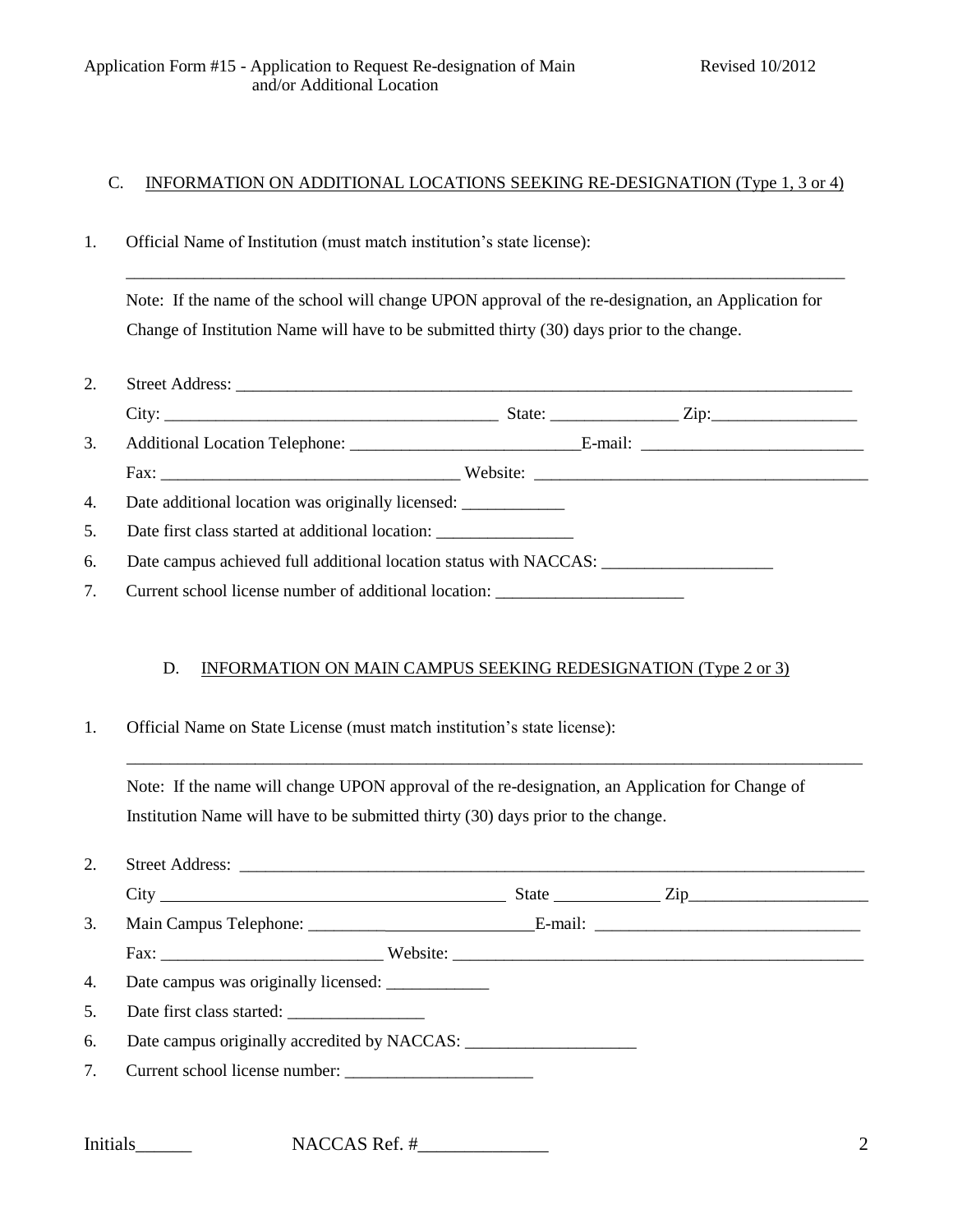# E. INFORMATION ON MAIN CAMPUS TO WHICH RE-DESIGNATED ADDITIONAL LOCATION WILL ATTACH (Type 2 or 3)

1. Official Name on State License (must match institution's state license):

Note: If the name will change UPON approval of the re-designation, an Application for Change of Institution Name will have to be submitted thirty (30) days prior to the change.

\_\_\_\_\_\_\_\_\_\_\_\_\_\_\_\_\_\_\_\_\_\_\_\_\_\_\_\_\_\_\_\_\_\_\_\_\_\_\_\_\_\_\_\_\_\_\_\_\_\_\_\_\_\_\_\_\_\_\_\_\_\_\_\_\_\_\_\_\_\_\_\_\_\_\_\_\_\_\_\_\_\_\_\_\_\_

| 2. |                                              |  |  |
|----|----------------------------------------------|--|--|
|    |                                              |  |  |
| 3. |                                              |  |  |
|    |                                              |  |  |
| 4. |                                              |  |  |
| 5. |                                              |  |  |
| 6. | Date campus originally accredited by NACCAS: |  |  |
| 7. | Current school license number:               |  |  |

# F. REQUIRED ATTACHMENTS

You must submit seven (7) copies of this application with the attachments listed below.

- 1. Copies of current state licenses for the institution(s) subject of this request.
- 2. Submit mapquest or equivalent Internet application showing distances between related main and additional locations after the re-designation if it is approved. Note: A main campus and its additional locations must be at least two miles apart. The Additional Locations also must be at least two miles from each other.
- 3. Non-Refundable Application Fee of \$875.00. Note: Please check Schedule of Fees on the NACCAS website for the current fee.
- 4. Submit verification that U.S. Department of Education will permit the change for Types 1 or 3.

# **Note: All required documents must be submitted prior to Commission consideration.**

Initials\_\_\_\_\_\_ NACCAS Ref. #\_\_\_\_\_\_\_\_\_\_\_\_\_\_ 3